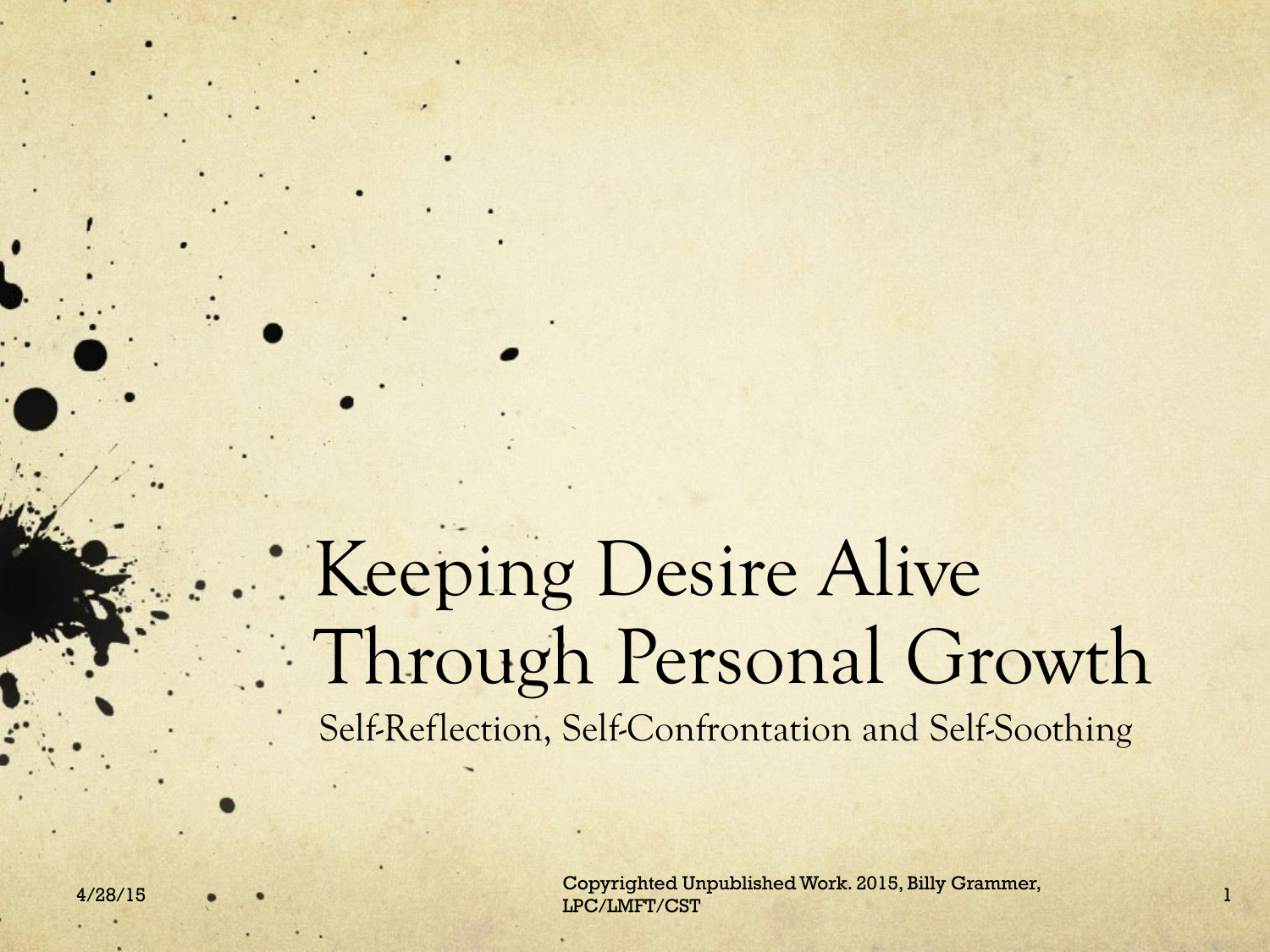### What Does it Mean to "Grow?"

Movement from "Me" to "Not Me"

"This is so "Not Me!"

"This Doesn't feel Natural. This Doesn't feel Like Me."

We can Either be Pushed and Pulled Forward or We can Find the Value and Sign on to Ride the Wave.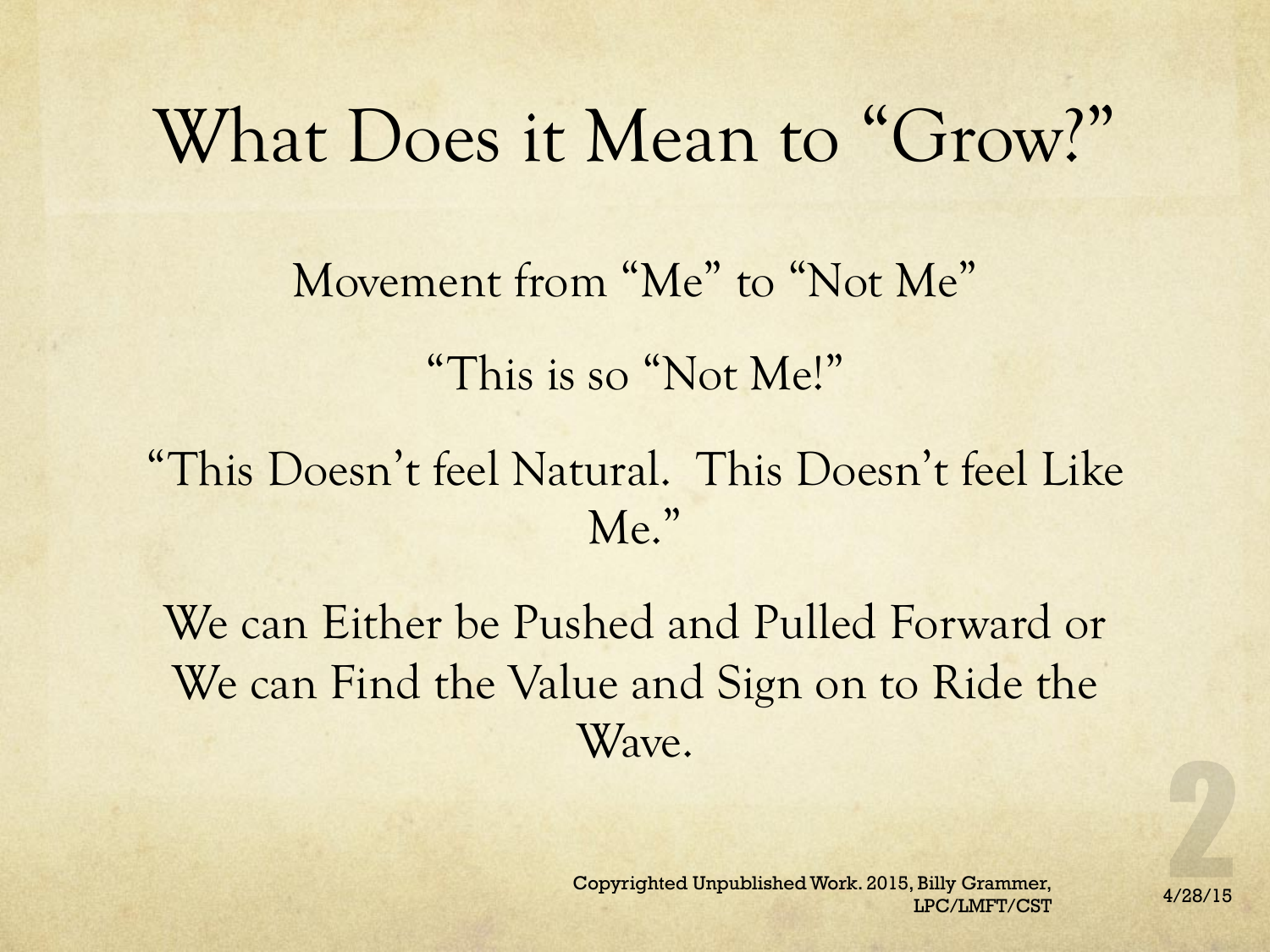# Short-Term Relationships

Image/Presentation of Self

Other-Validation

Reflected Sense of Self / Borrowed Functioning

Anxiety Reduction

Bonding/Fusion/Emotional Regulation

Completion / Merging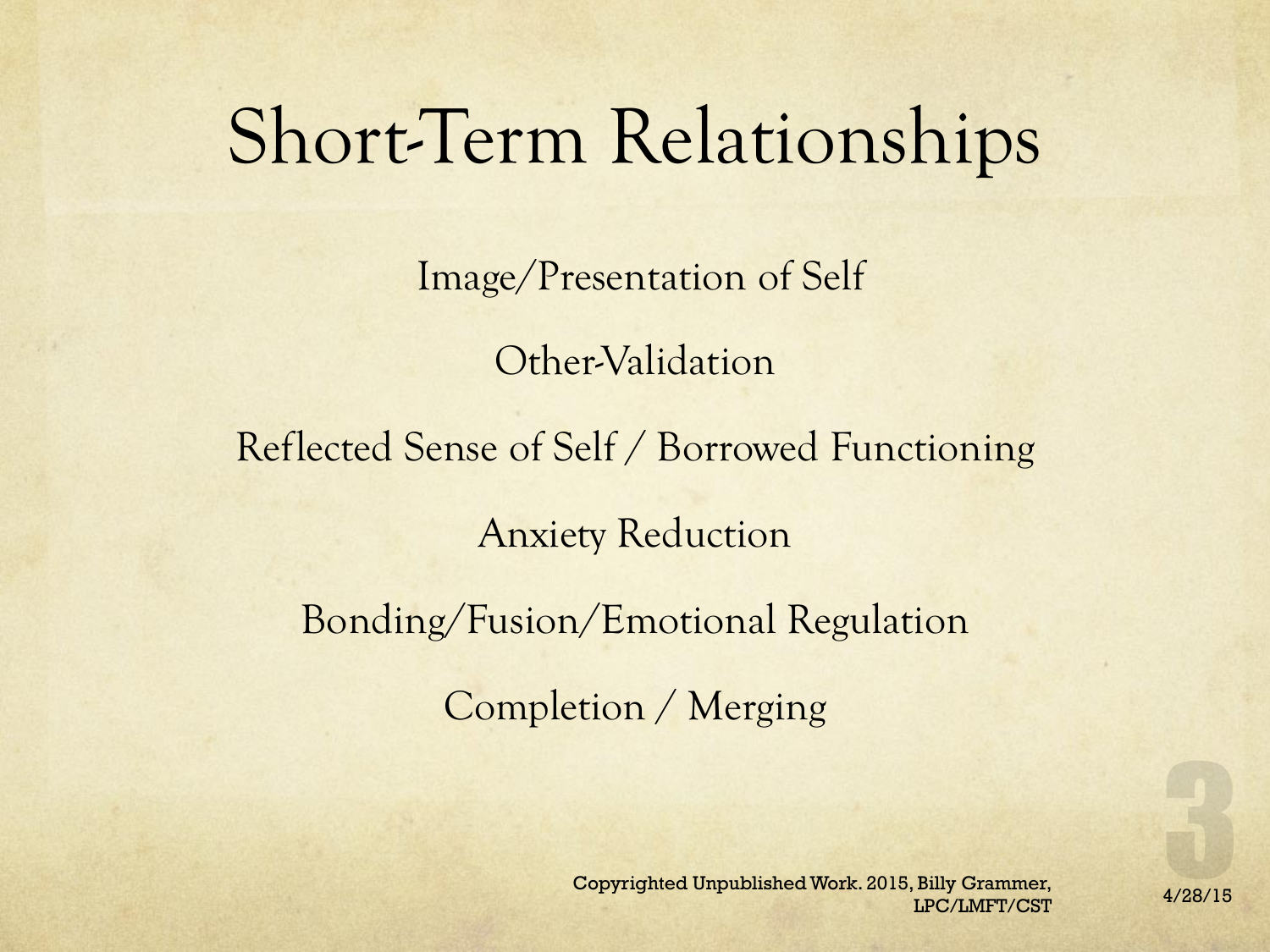# Three "Normal" Solutions

Dominate (Eliminate) Your Partner! Submit (Eliminate Your Self) to Your Partner! Withdraw Physically or Emotionally

Be numb, "present" but not present, avoid personal growth using work, activities, kids, alcohol, drugs, secret behaviors outside the marriage, etc.

Choose to Strengthen Your Core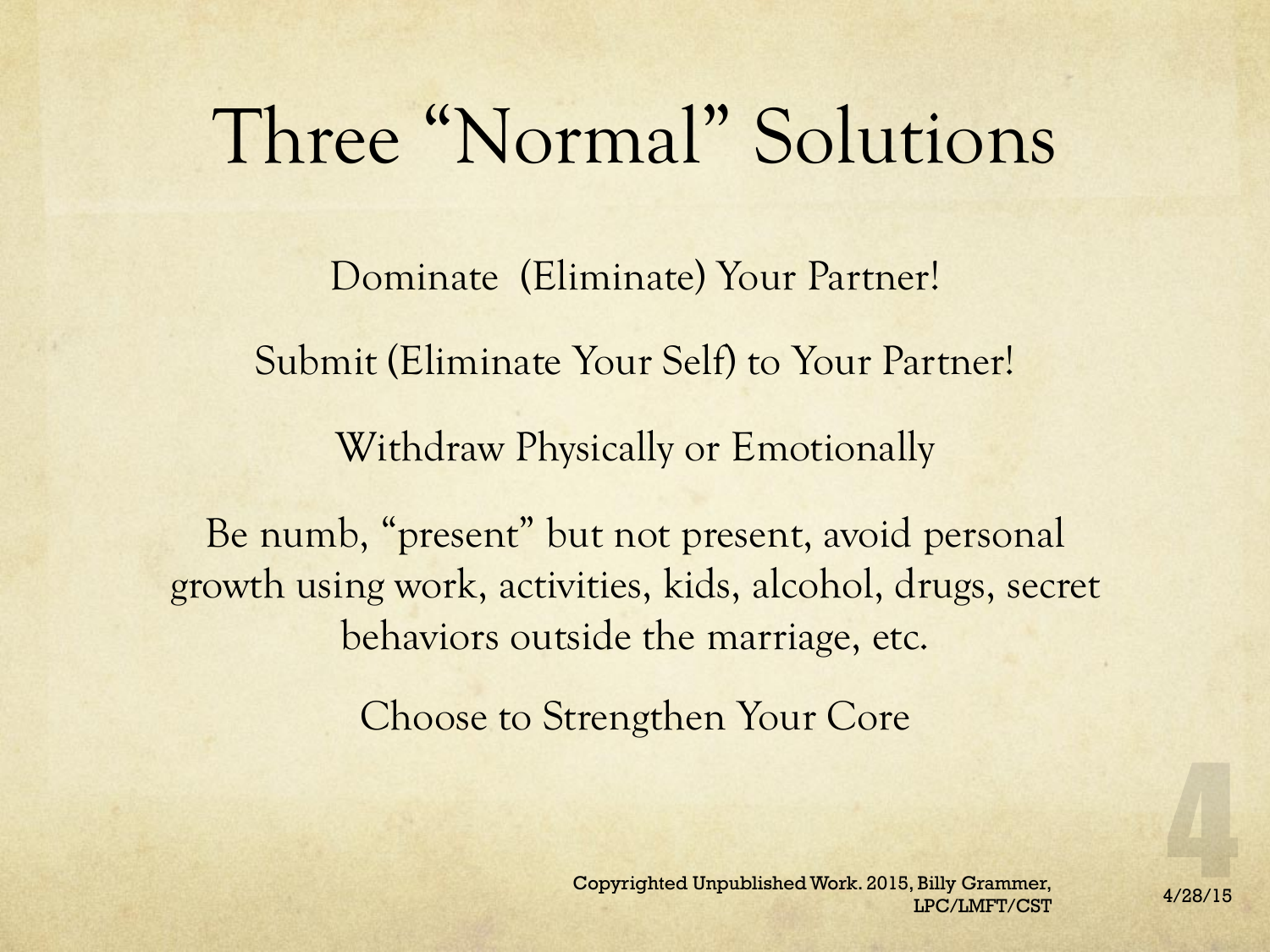# Two "Non-Normal" Solutions

1. Make the choice (Find the Value) to manage your personal anxiety and discomfort.

Look Only Within Your Own Hula-Hoop for the Solution to your "Problem."

2. Make a decision to lean into your less-developed, nonnormal side so as to love your spouse.

Find the value in growth for your self and love for your spouse.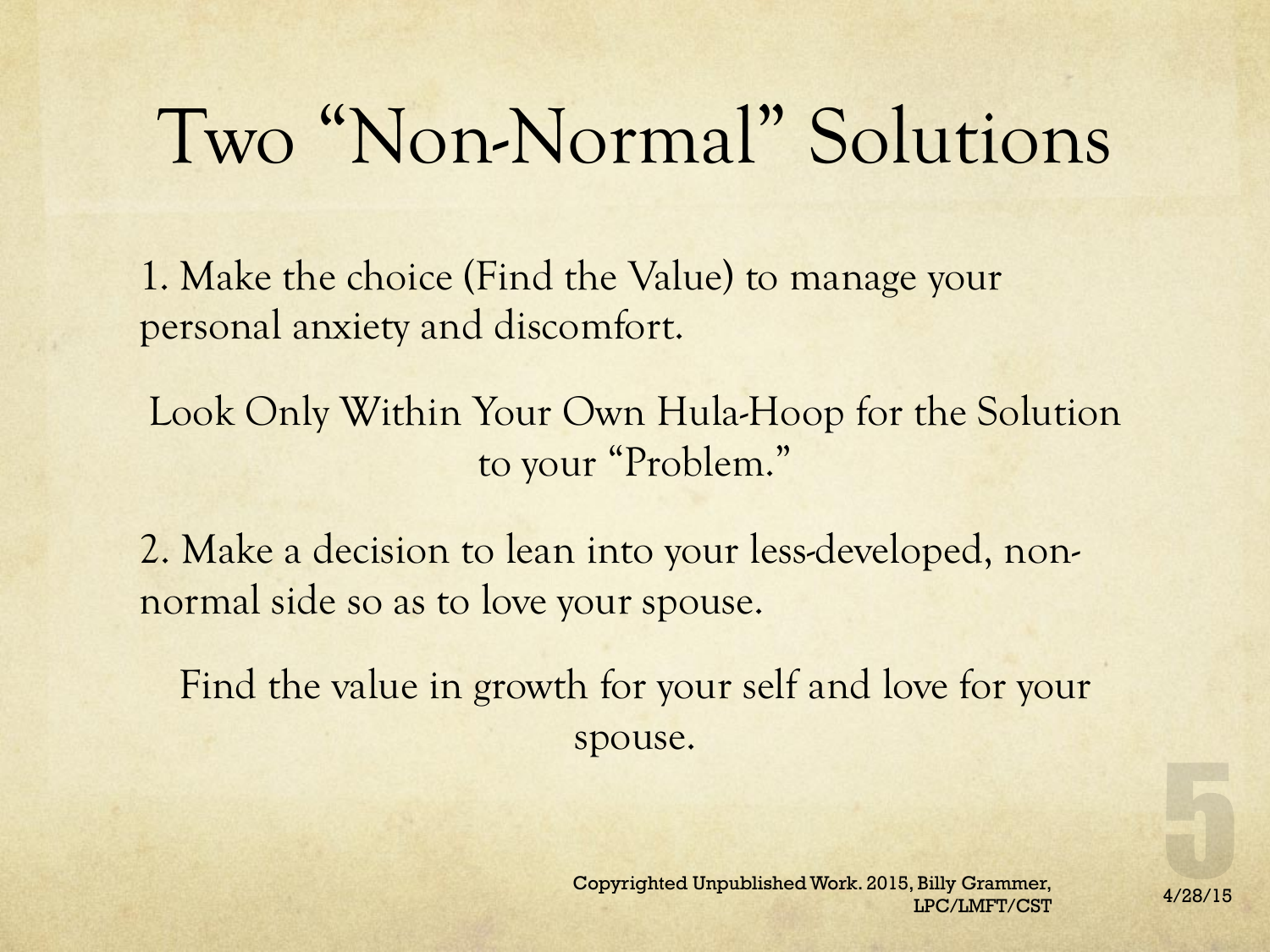# Interlocking Growth Issues

Since masculinity is defined through separation while femininity is defined through attachment, male gender identity is threatened by intimacy while female gender identity is threatened by separation.

Thus males tend to have difficulty with relationships, while females tend to have problems with separateness.

6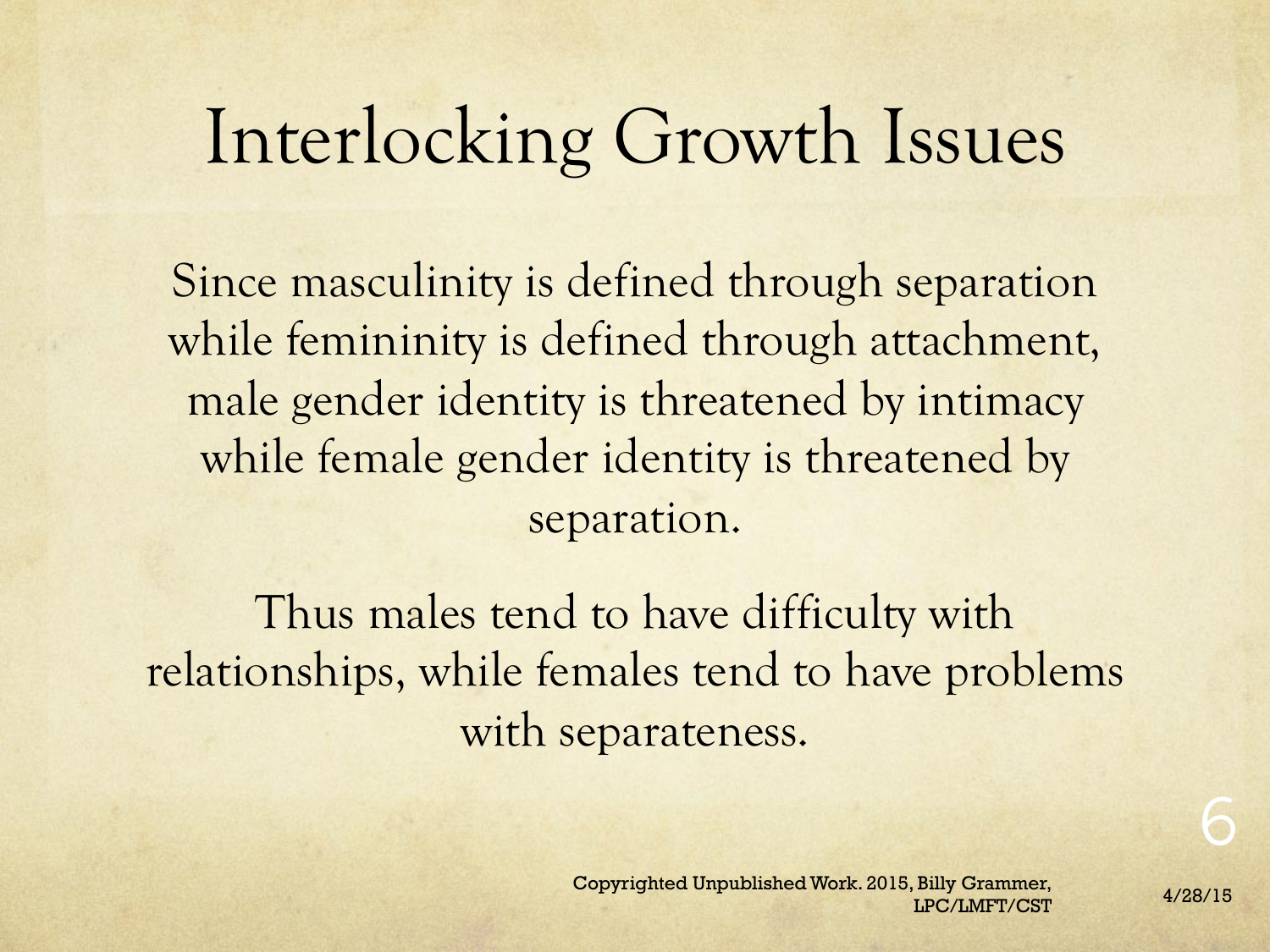# The Redemptive Goal

#### **Males Females**

Separation Connection Connection Separation

Copyrighted Unpublished Work. 2015, Billy Grammer,<br>4/28/15 LPC/LMFT/CST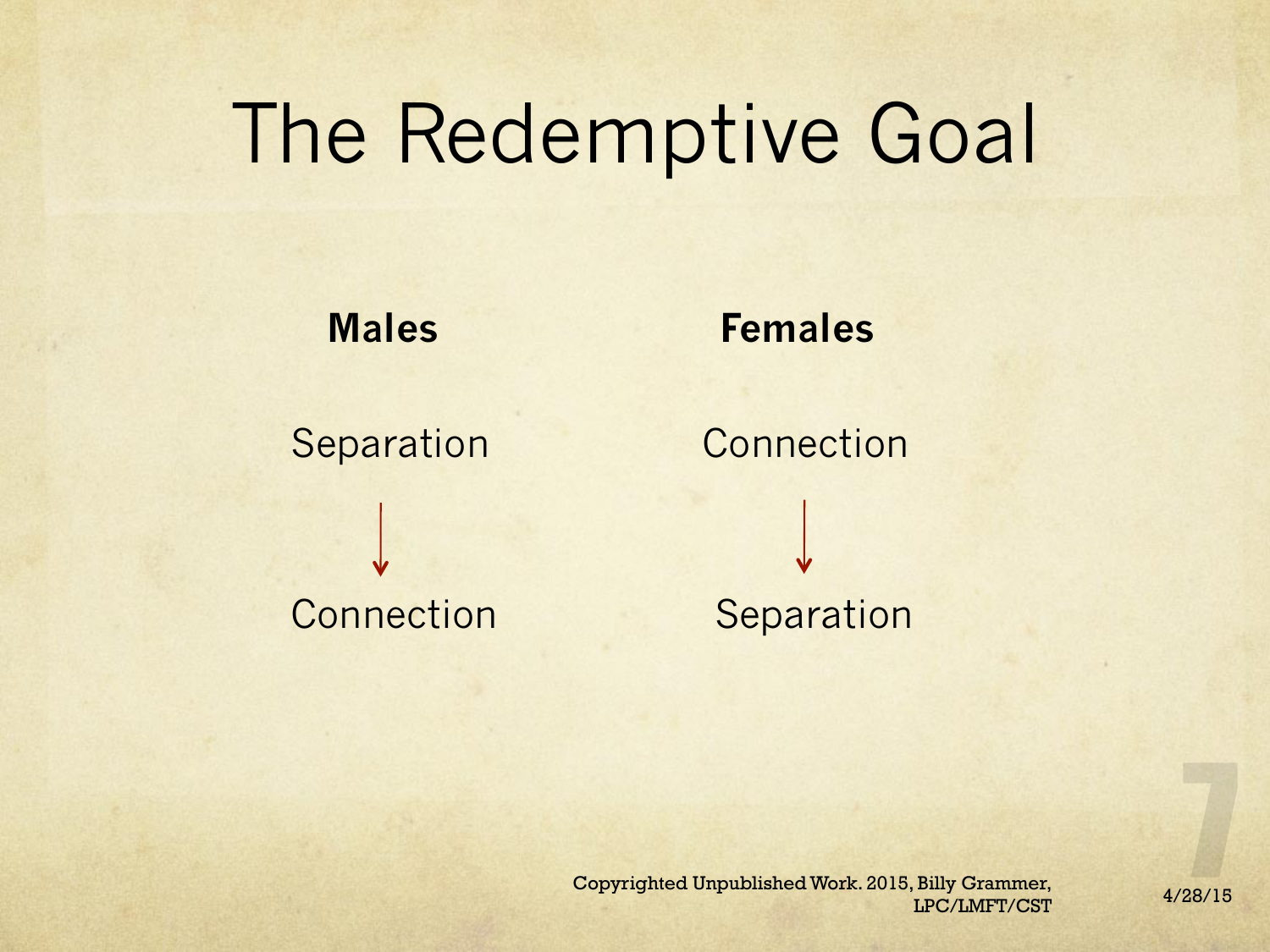### Polarity Management

Example:

#### A Saturday Morning in the Life of Dave & Lisa

"What's Going On?"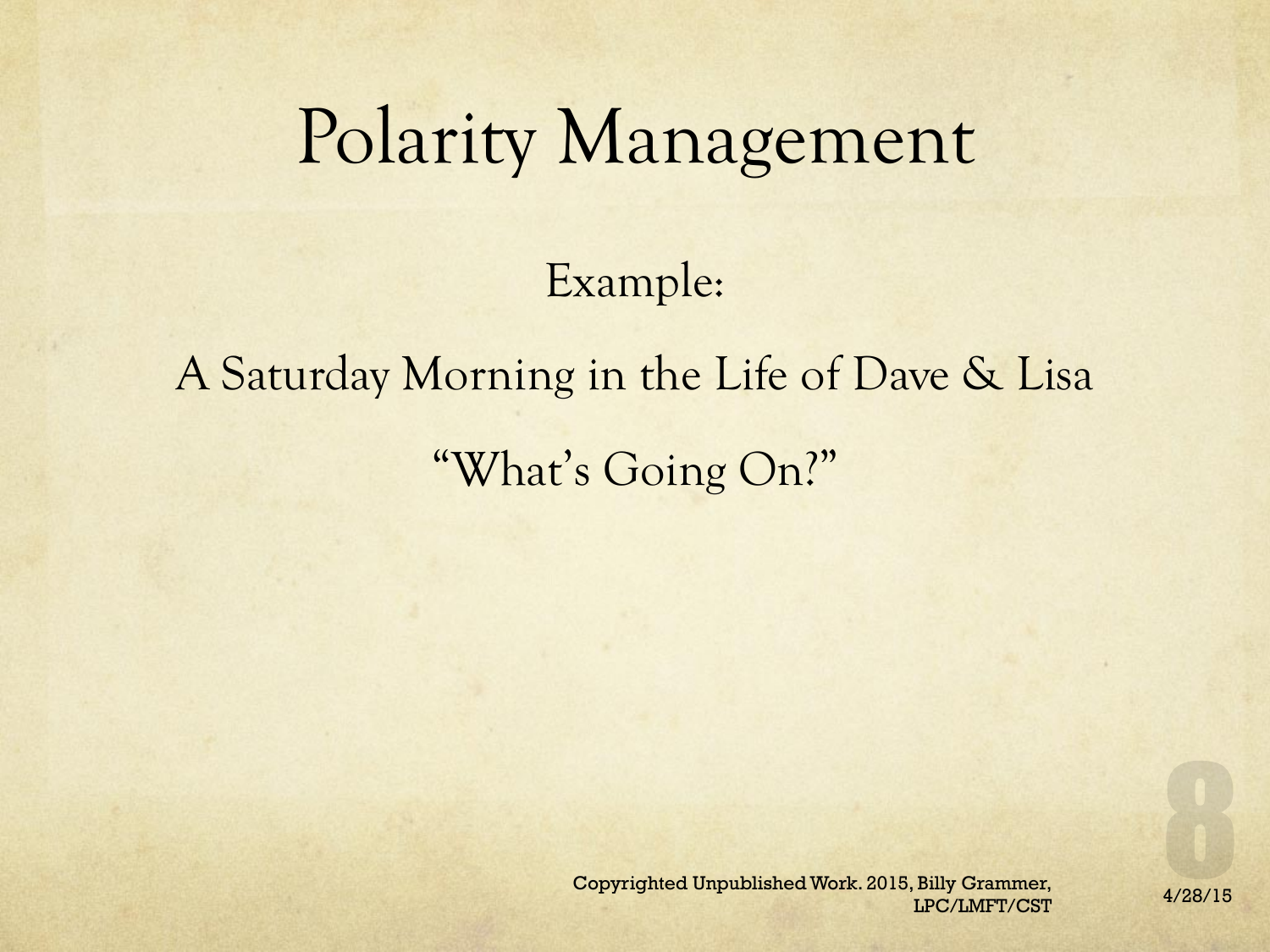# A Challenge for Men

Non-Personal, Indirect Relationships Inability to Feel and Put Words to Emotions (Alexithymia) Increased Anxiety in Relationships with Women. Exotic becomes Erotic Competition and Success Driven Goal Oriented / Linear Thinking Isolation – Physical and Emotional

9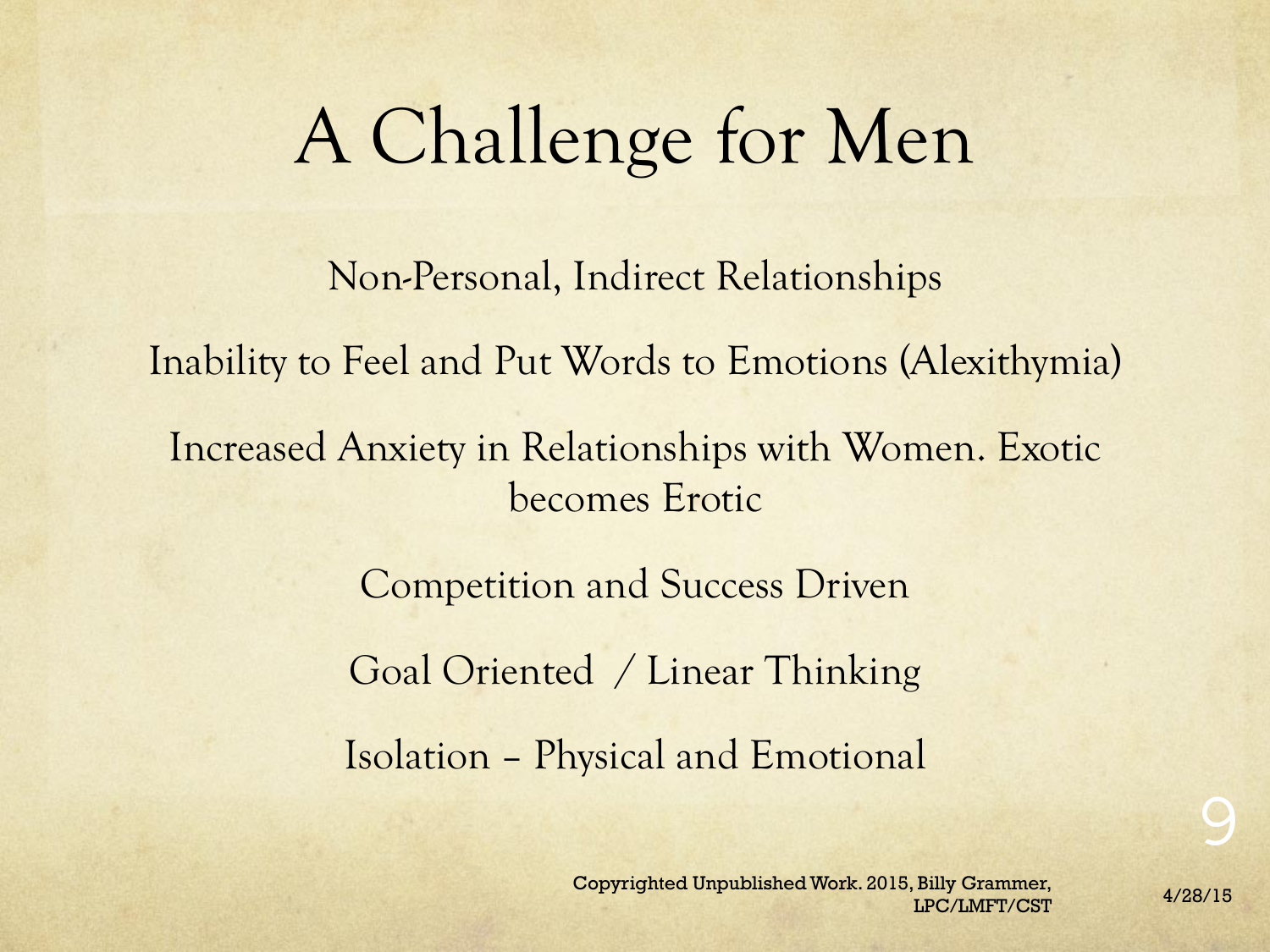# Non-Relational Sex

Pornography – A Passive, Powerful, Disconnected, Masculine "Quick Hit."

Strip-Clubs and Internet Sites – An Altered Reality

Sex: A Way to *Feel* Close without *Being* Close

Women Become Sexual Objects for a Man's Arousal – Both Physically and Emotionally

The Exclusive Goal of Sexual Arousal becomes Orgasm

Performance Anxiety – A Natural By-Product

Copyrighted Unpublished Work. 2015, Billy Grammer,<br>4/28/15 LPC/LMFT/CST

10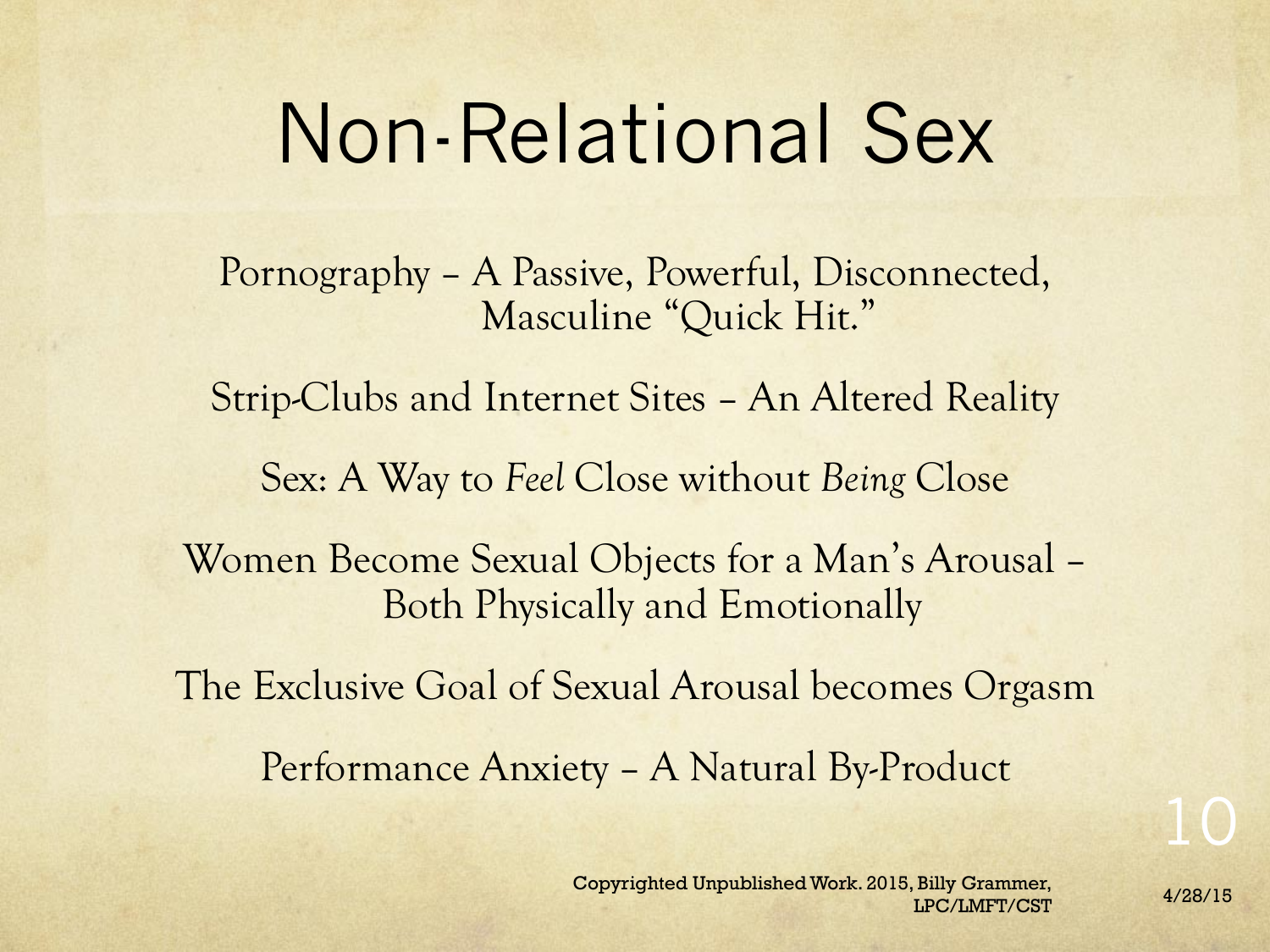# A Challenge for Women

#### Very Direct Personal Relationships / Knows Self Through **Others**

Able to Put Words to Emotions / More Subjective than **Objective** 

Increased Anxiety when Developing a Self / When Facing "Separateness"

Cooperation / Community Oriented Process

Copyrighted Unpublished Work. 2015, Billy Grammer,<br>4/28/15 LPC/LMFT/CST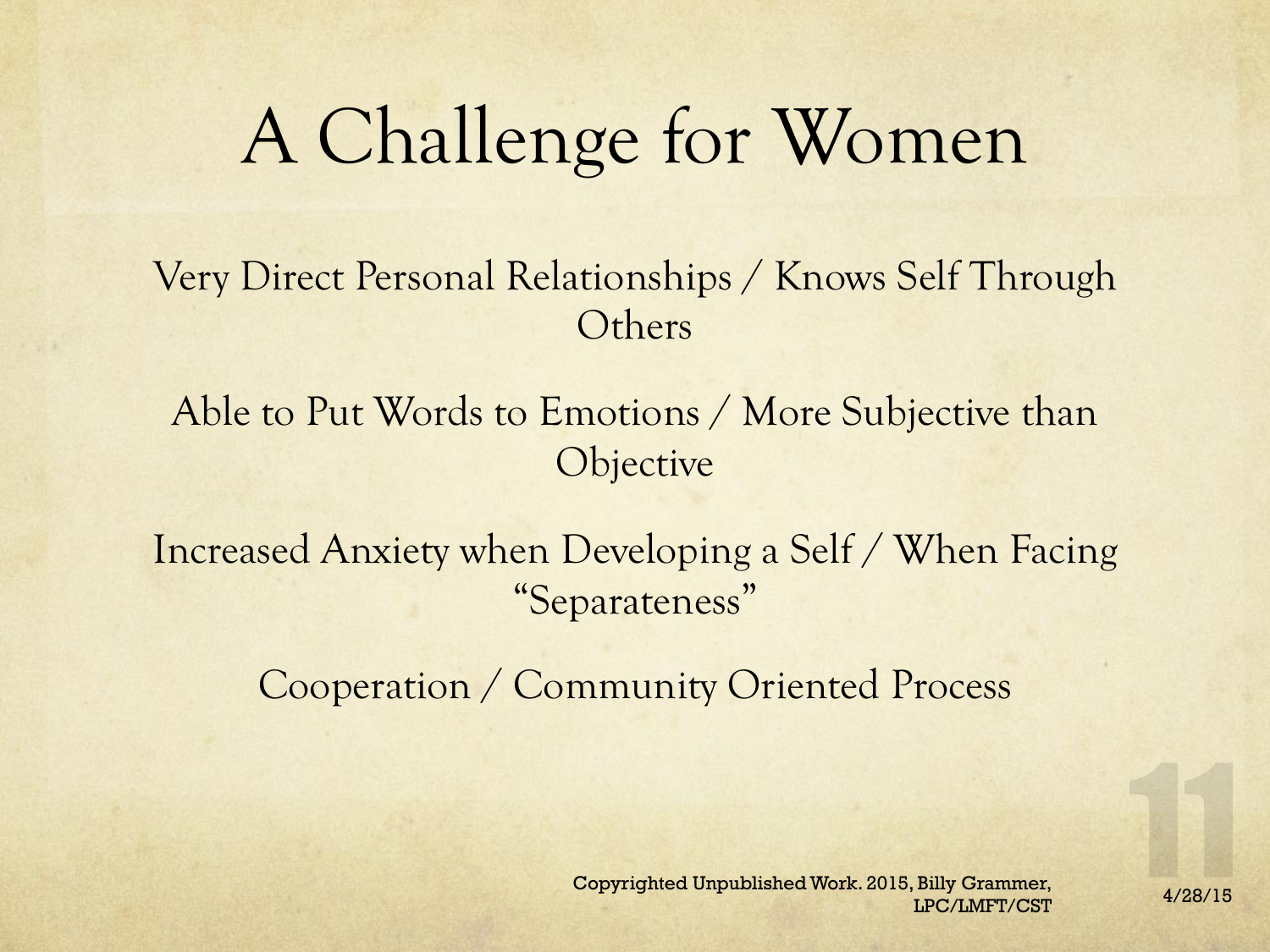# A Complex Sexuality

A Non-Linear Approach to Sexuality Receptive Desire Greater Challenge to Develop an Erotic Self Less "Spontaneous Desire" Physiological Arousal and Subjective Desire Do Not Necessarily Coincide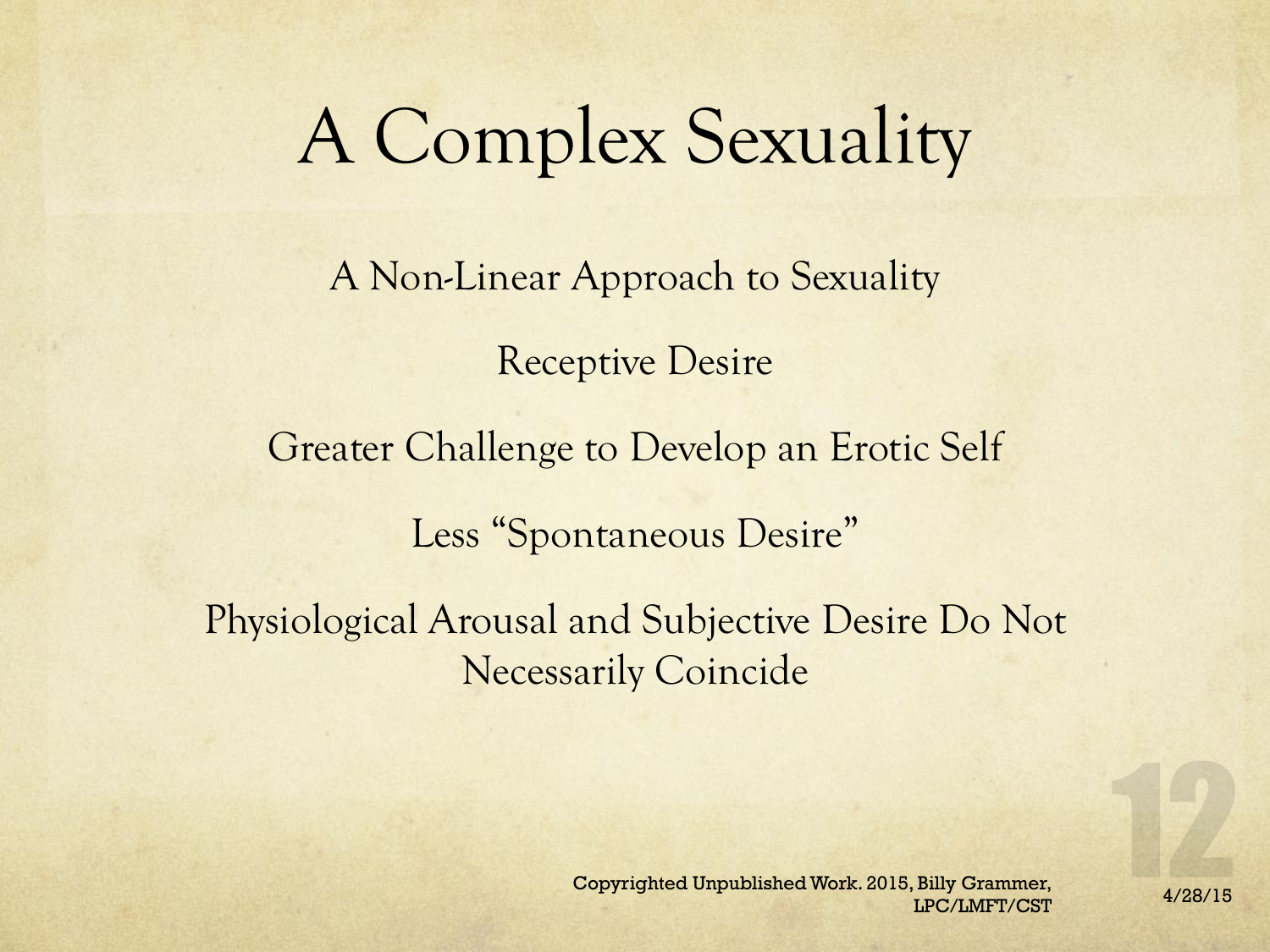Wanting and Not Wanting to Want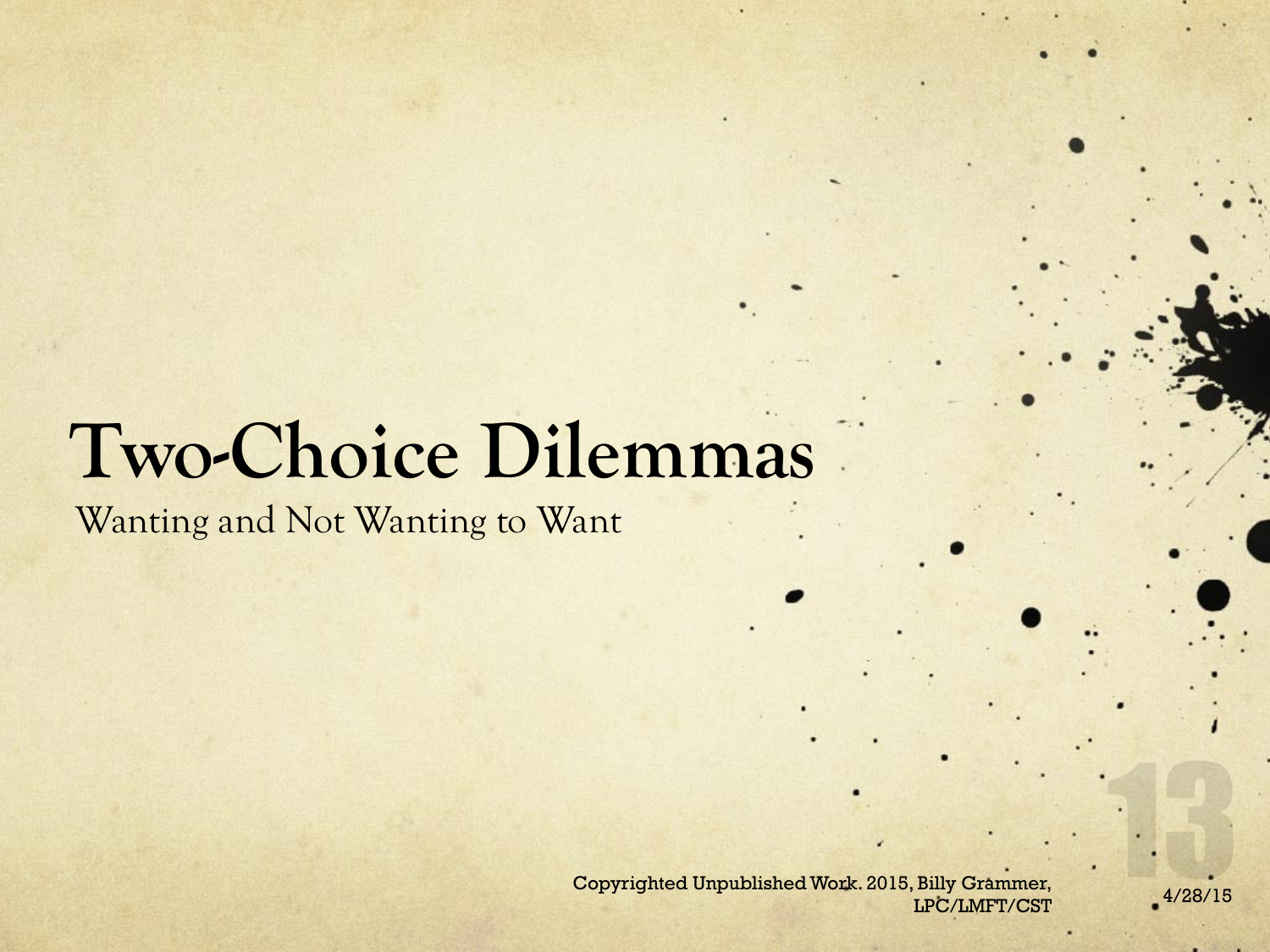# Desire is a "Capacity"

The growth of a person is the progressive liberation of desire. It is the process whereby desire finds ever more deeply its subject, whereby desire comes to be in one who can say, ever more deeply and wholly, "I want."

Sabastian Moore*, Jesus: The Liberator of Desire.* 

**Desire is Looking for a New Subject; Not a New Object**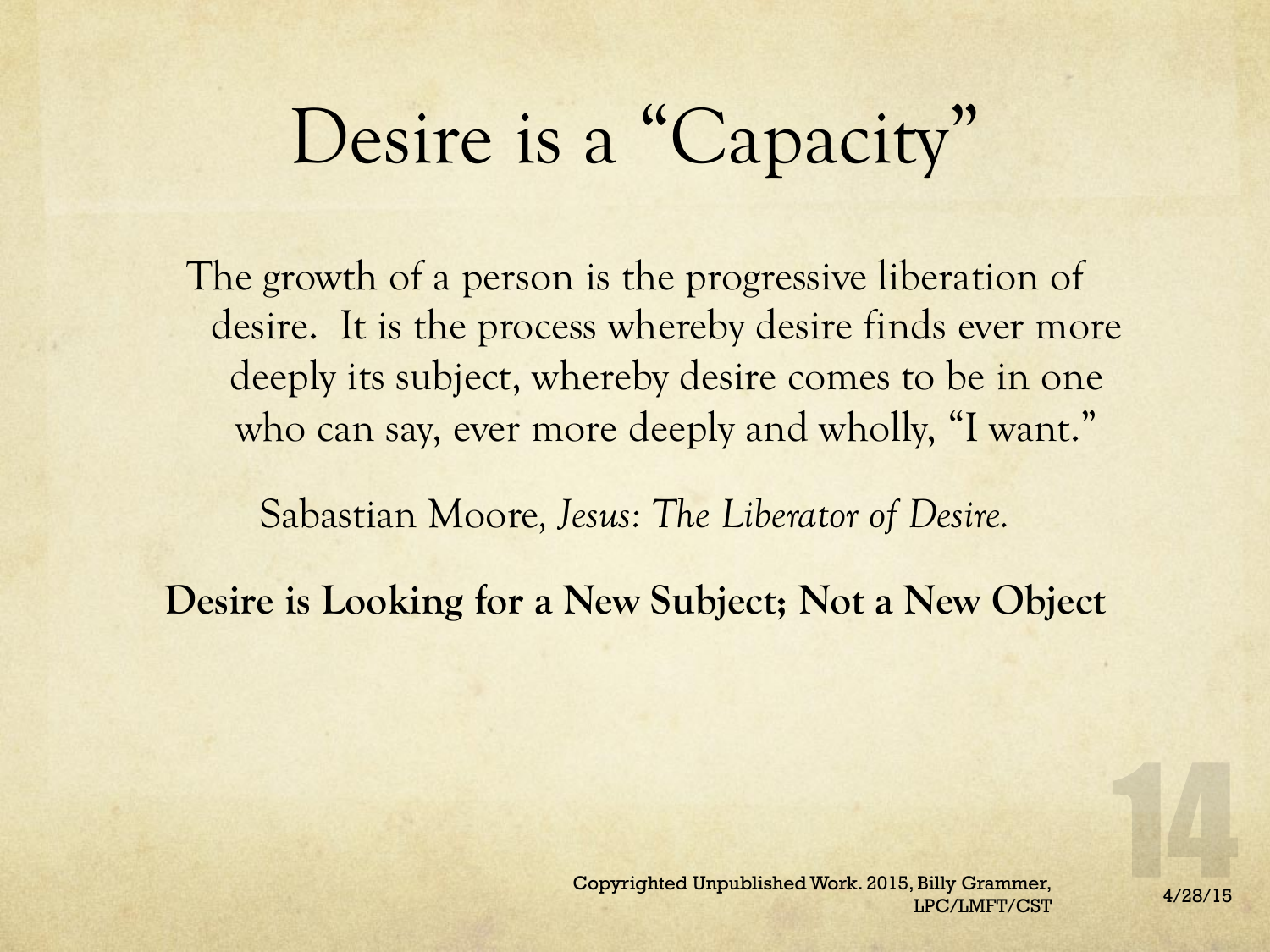# Desire can be Developed

Desire is a capacity you can develop. It is developed by increasing your capability – your inner core. Strengthening your inner core also changes the nature of your desire. Strengthening your inner core helps you to want more deeply.

Desire makes you get up and do difficult things! What we "want" involves becoming more than we are. Desire is a tremendous motivation. It mobilizes us.

But wanting takes energy, effort and courage to "get what you want." You have to "want" first – before you know how things will turn out.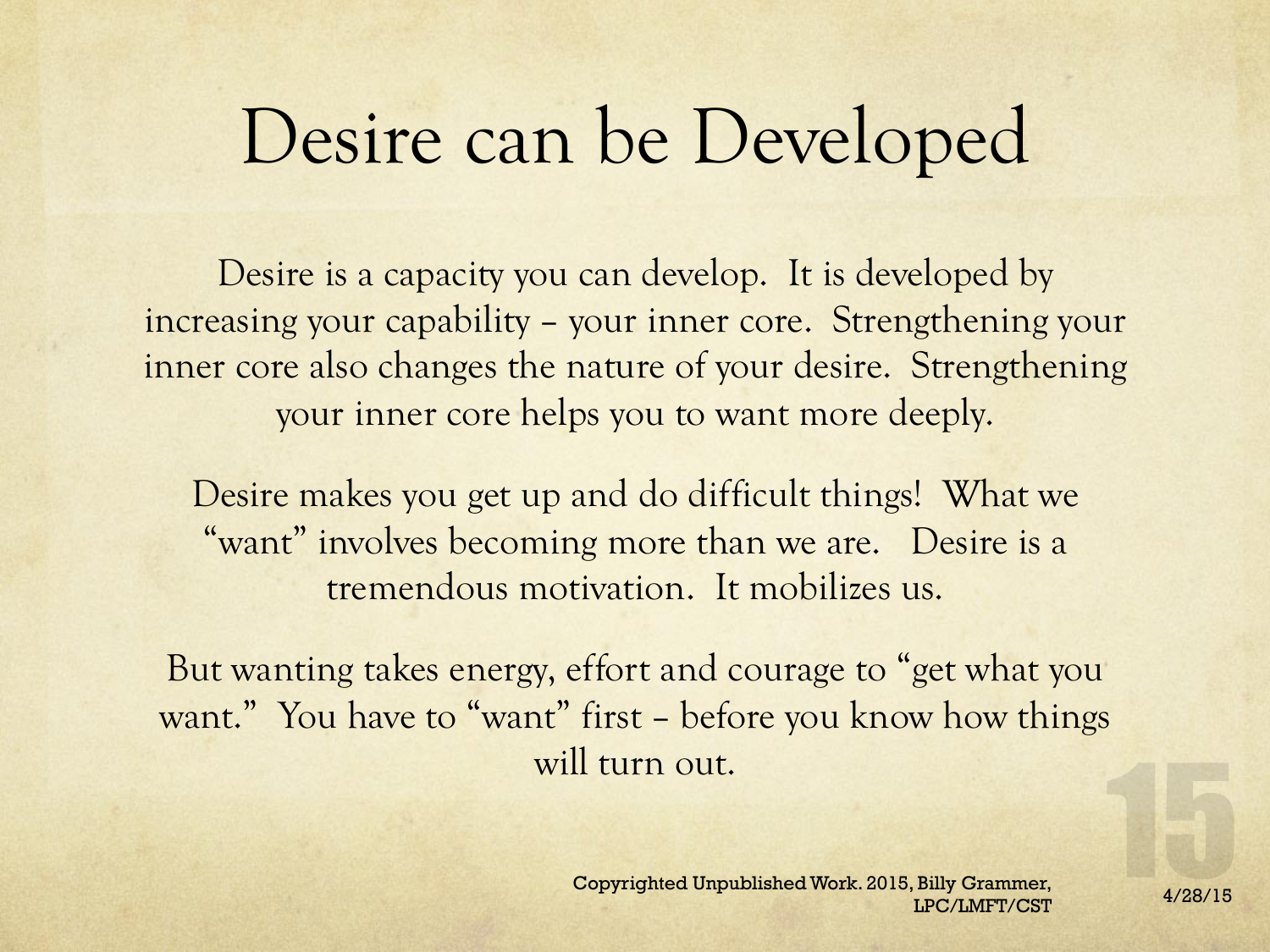A Two-Choice Dilemma is when you want two choices, but life only gives you one at a time, in a sequence – not at the same time.

You want the choice to do or not do whatever it is you want to do, but you also don't want the consequences (natural results) that come with your decision. You want to stall this – hedge this – by trying to keep others from exercising their own choices.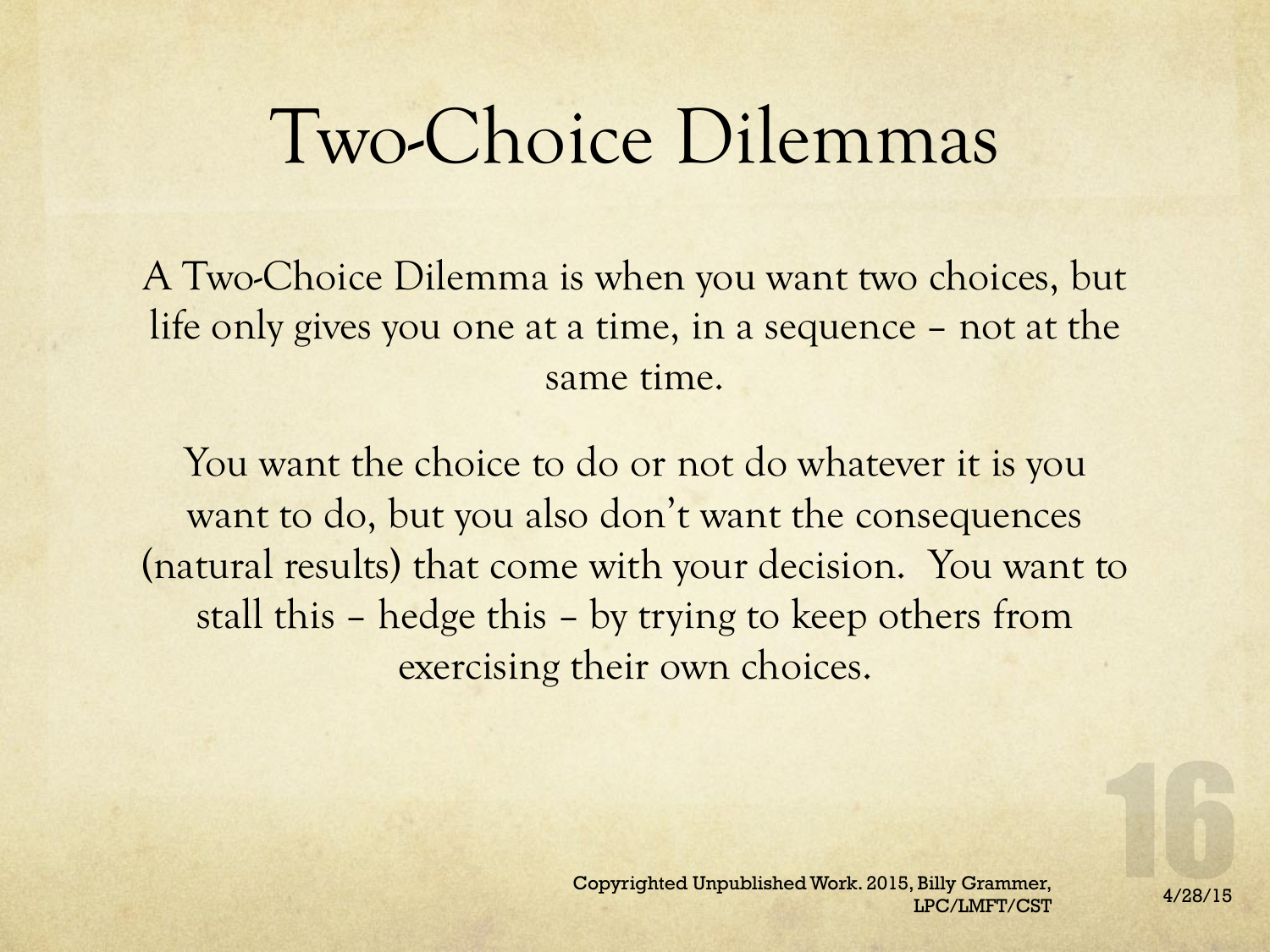The way to accomplish this is to "steal your partner's choice." That is, to rob them of the opportunity to exercise their choices.

Result: You get your two choices, but your partner gets none of their choices. You robbed them of the opportunity to make a choice.

Some people steal out of spite, but most do it for more practical reasons: It's the easiest way around two choices you don't want to face. It's not about "intent." It's a natural result of not facing personal responsibility.